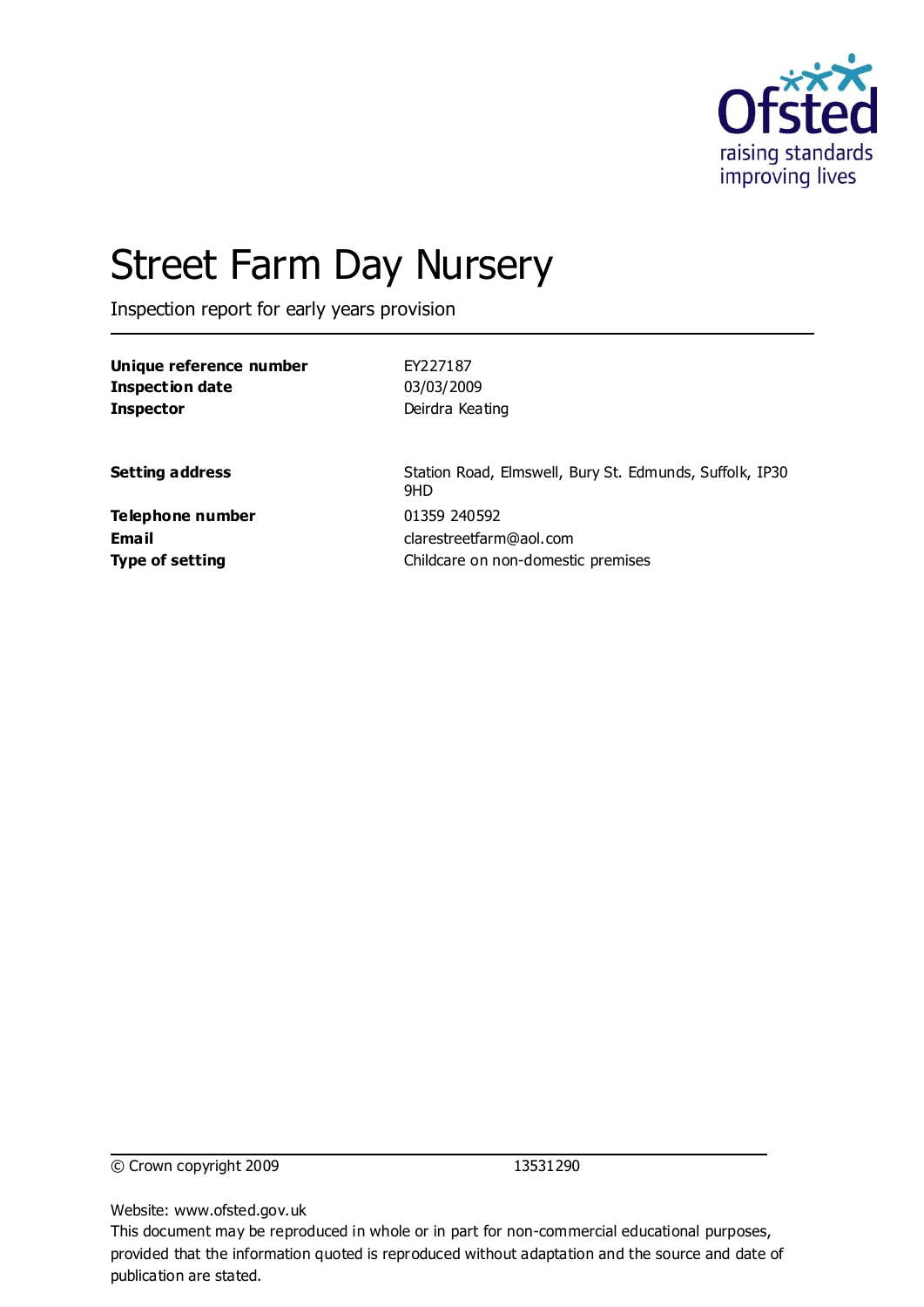#### **Introduction**

This inspection was carried out by Ofsted under Sections 49 and 50 of the Childcare Act 2006 on the quality and standards of the registered early years provision. 'Early years provision' refers to provision regulated by Ofsted for children from birth to 31 August following their fifth birthday (the early years age group). The registered person must ensure that this provision complies with the statutory framework for children's learning, development and welfare, known as the *Early* Years Foundation Stage.

The report includes information on any complaints about the childcare provision which Ofsted has received since the last inspection or registration whichever is the later, which require Ofsted or the provider to take action in Annex C.

The provider must provide a copy of this report to all parents with children at the setting where reasonably practicable. The provider must provide a copy of the report to any other person who asks for one, but may charge a fee for this service (The Childcare (Inspection) Regulations 2008 regulations 9 and 10).

The setting also makes provision for children older than the early years age group which is registered on the voluntary and/or compulsory part(s) of the Childcare Register. This report does not include an evaluation of that provision, but a comment about compliance with the requirements of the Childcare Register is included in Annex B.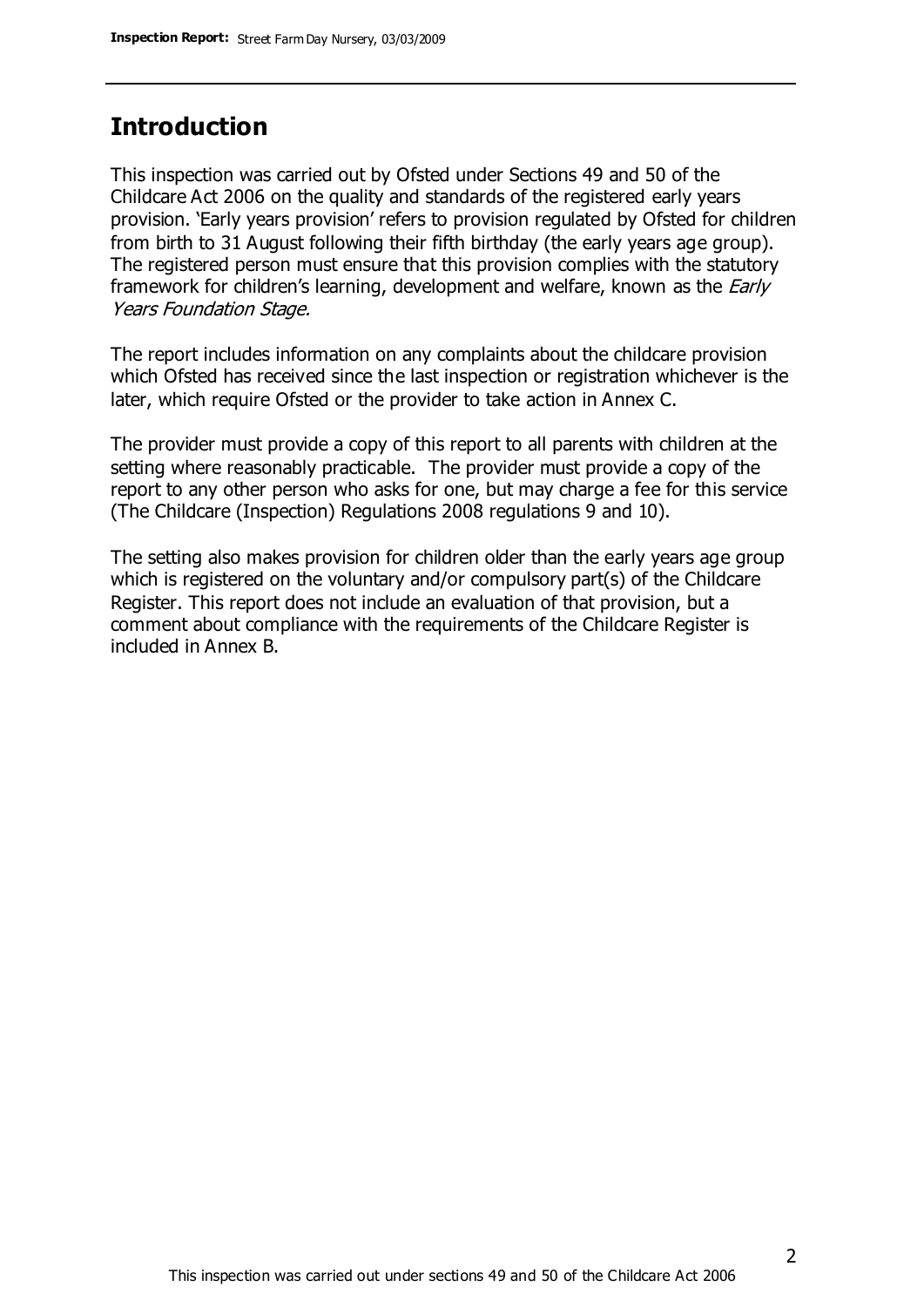# **Description of the setting**

Street Farm Nursery is privately managed and one of two nurseries owned by the proprietor. It opened in 2003 and operates from two specifically converted residential buildings. Children have access to an enclosed outdoor play area. The nursery is situated in Elmswell, Suffolk. It is open each weekday from 08.00 to 18.00 for 52 weeks of the year.

The nursery is registered on the Early Years Register and both the compulsory and voluntary parts of the Childcare Register. A maximum of 46 children may attend the nursery at any one time. There are currently 120 children aged from birth to eight on roll, some in part-time places. The setting has strategies in place to support children who have learning difficulties and/or disabilities and who are learning English as an additional language.

There are 24 members of staff, 20 of whom hold appropriate early years qualifications to at least NVQ Level 2. The nursery provides funded early education for three and four-year-olds.

# **Overall effectiveness of the early years provision**

Overall the quality of the provision is good. The nursery is led by a dynamic and motivated staff team who value the process of self-evaluation and work extremely hard towards continuous improvement. The nursery promotes a safe and inclusive environment in which all children and their families are valued. Effective partnership working with parents and local schools ensures that all children can fully participate in the setting and make good progress in their learning and development.

### **What steps need to be taken to improve provision further?**

To further improve the early years provision the registered person should:

review the organisation of snack and meal times to ensure every child receives an enjoyable and challenging learning and development experience that is tailored to meet their individual needs.

# **The leadership and management of the early years provision**

Staff work extremely well together as a team and there is clearly a common sense of purpose amongst them. Those in charge have high aspirations for quality which is evident through on-going improvement plans which have been well-targeted and take into account the views of parents, staff and children. For example, the plans to change the outdoor area are displayed for parents and children and have been developed using parental expertise. Recent changes to the younger children's outdoor area have also had a positive impact on children's outdoor play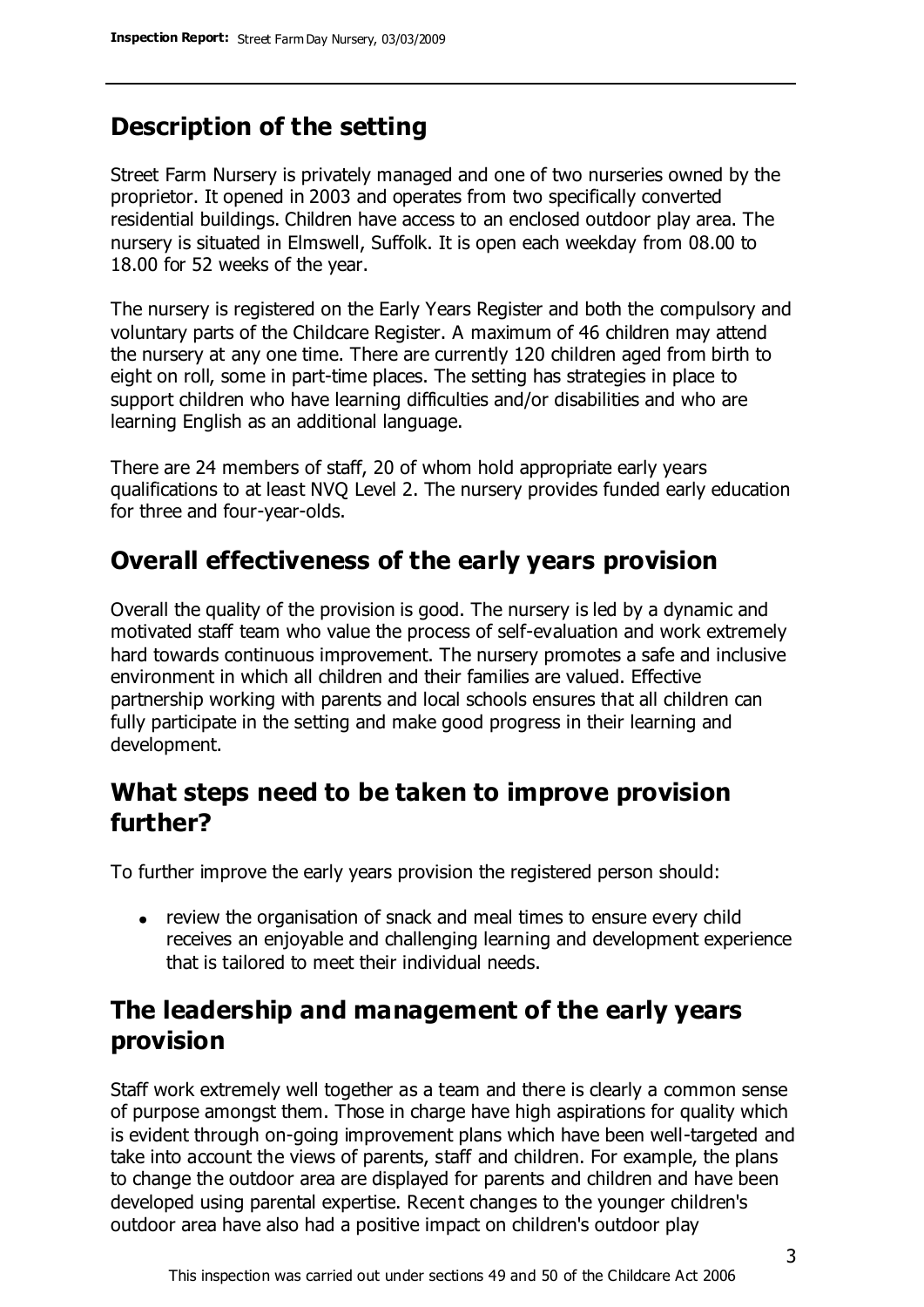experiences. The comprehensive self-evaluation reflects the setting's ability to reflect and improve practice.

The staff team are strongly focused on helping all children to make good progress in their learning and development and on promoting their welfare to a high standard. The nursery runs very smoothly on a day-to-day basis, systems work efficiently and staff are deployed well which ensures children receive high levels of support and attention. Written policies and procedures underpin all areas of practice and are meticulously maintained ensuring that all children are fully safeguarded. The systems of recording children's learning and sharing this with parents works well across the nursery, parents are actively involved and therefore able to support children's learning and development. The staff pro-actively promote information about the Early Years Foundation Stage and have set up an evening to provide more information for parents. The management have also set up good links with other local provisions and other professionals to ensure communication systems are well-developed. Diversity is valued and staff are highly effective in ensuring that all children are integrated well and achieving as much as they can.

### **The quality and standards of the early years provision**

Children are provided with good opportunities to help them make consistent progress across all areas of learning and development. The planning system works extremely well with all key staff making detailed and informed observations that are collated weekly into activities that are relevant and challenging for each child. Staff take great pride in children's written records; these give a comprehensive overview, clearly detailing children's next steps toward the early learning goals and memorable moments shared in the nursery and at home. They give a colourful overview of children's progress and learning, are enjoyable to read and highly valued by parents.

The homely indoor environment is reassuring and comforting for all children, while staff provide interest through novelty from time to time and are quick to use everyday events as learning opportunities. The delivery of a new soap dispenser gives an interesting challenge as children work out how to put it together and make it work. This gives children a chance to think critically and solve problems; the involvement in this encourages children to wash their hands. Children learn about waste and transport as they watch a skip being loaded from a lorry outside in the car park. Staff ask children to think about how the skips are changed and children watch with interest listening carefully to the increased engine noise as the hydraulic lifts work. They discuss a range of possibilities using language well to describe what's happening and predicting different outcomes. After snack time, staff introduce a bowl of water and cloths for younger children who thoroughly enjoy washing-up. Staff use children's home lives as a starting point of conversation encouraging links between home and the nursery. Children enthusiastically roll up their sleeves and wash plates squeezing out their cloths and enjoying the texture of the bubbles, while they talk about their homes. Children enjoy fresh healthy food cooked on the premises by staff who have attended food safety training. Staff actively encourage children to drink water throughout the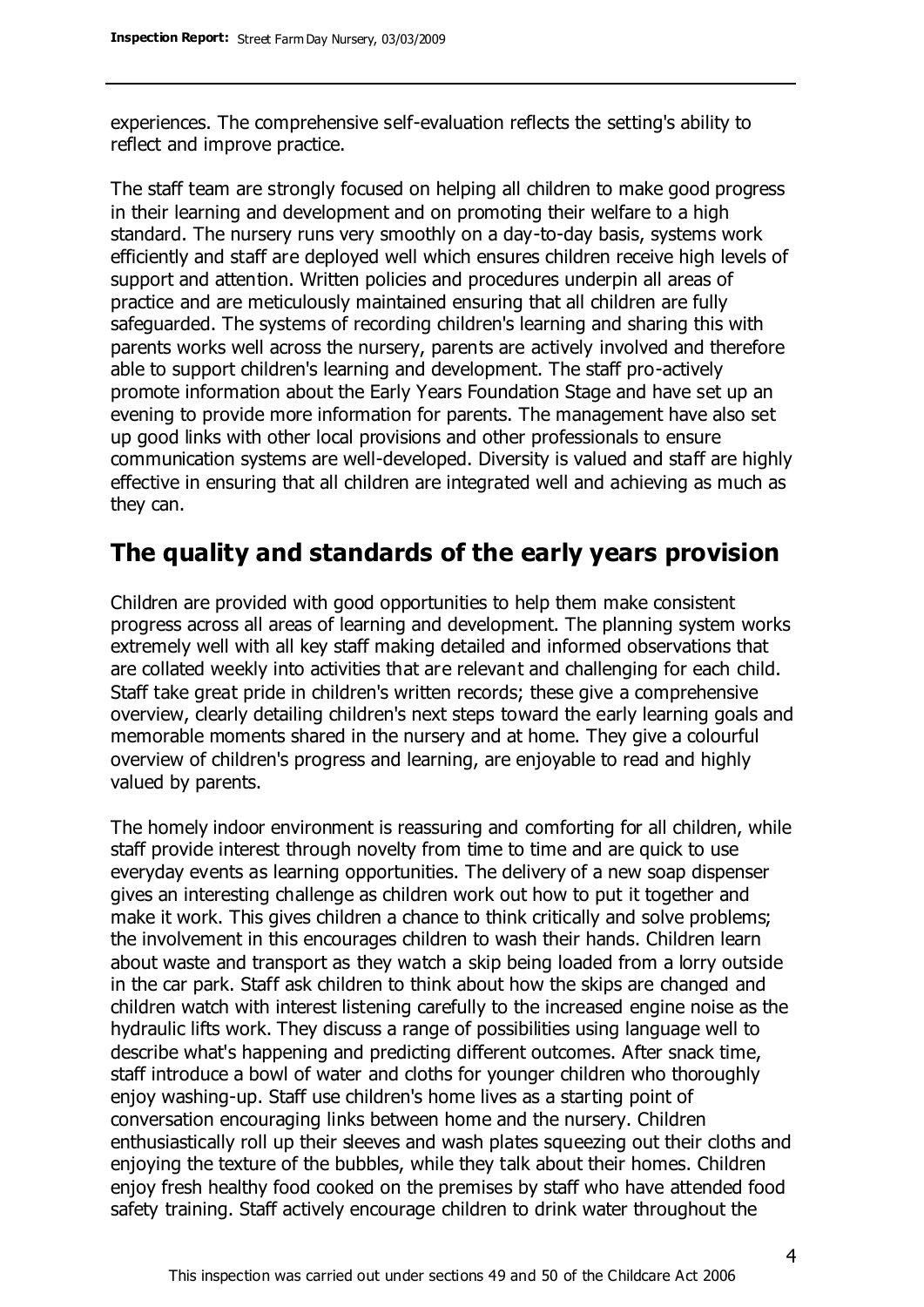#### session.

Children are able to make choices in their learning from the good range of activities that are set out to look inviting and attract their attention. The indoor and outdoor environments link so that children enjoy free contact with the outside world enjoying fresh air and exercise daily. Babies and young children thoroughly enjoy their stimulating outdoor area, they play in the willow dome and run over a wooden bridge. Exploratory and messy play enable them to explore textures such as shaving foam, sand, bark and compost. Wheeled toys are popular and children make good use of the space pushing prams and cars freely around enjoying the freedom of movement. Older children confidently refill the water tray transporting water from inside and developing new skills as they carry it out with steady hands. Staff try to encourage children to understand how to behave outdoors and inside by talking about personal safety when children run. The staff have an thorough understanding of creating a safe and welcoming environment in which risks to children are carefully minimised. Risk assessments are carried out daily and recorded in line with the Early Years Foundation Stage.

The organisation of the day provides children with a balance of adult-led and childled activities where children enjoy plenty of choice and generally make decisions about their learning; however, during transitional times as staff prepare for meals and snacks, children sit for long periods and become restless and boisterous. Staff support children in using a range of ICT to include cameras and programmable toys in addition to computers. Children learn how to use the digital camera and take several pictures of a model they have proudly made. This practical application of their knowledge and skills promotes self-esteem and values their efforts. Children are building on the experience they have to build up ideas, concepts and skills, they walk in the local environment and then enjoy a follow-up activity of making maps and drawing the route that they walked.

Staff are special to the children who hold special staff in mind and have developed a genuine bond with them. They are tactile and have built close relationships with children who eagerly request their favourite member of staff to sit with them. Subsequently, children feel happy and secure and are confident to explore and to try out new things. Young children participate with high levels of involvement as they explore a range of media and materials, finding out about texture and colour as they liberally paint their hands letting the paint drip between their fingers and mixing the colours. Staff support this activity extremely well as children learn from the tactile experience; they ask open-ended questions and follow children's interests encouraging them to participate using their own preferred method.

Babies have their individual needs met well with staff adapting personal care routines to allow them freedom of choice. Individual routines from home are carefully adhered to providing security and good continuity of care. Children's families are highly valued at the nursery; photographs displayed at a low-level encourage children to recognise their family members, they take their pictures and achievements over to the photographs giving them a sense of belonging and pride. Parents are given daily slips detailing young children's welfare routines and are extremely positive about the systems of communication and the approachable and flexible staff.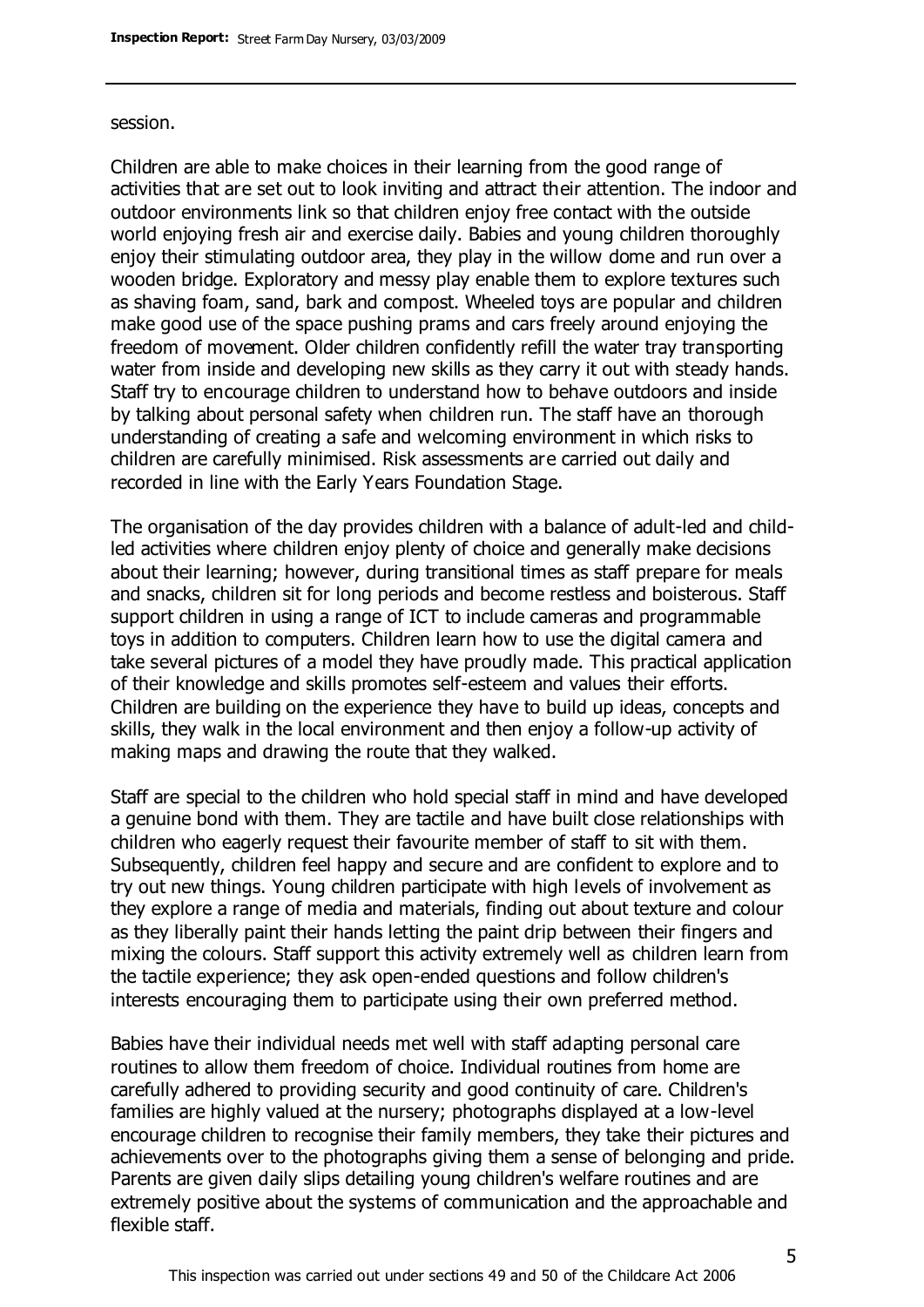# **Annex A: record of inspection judgements**

#### **The key inspection judgements and what they mean**

Grade 1 is Outstanding: this aspect of the provision is of exceptionally high quality Grade 2 is Good: this aspect of the provision is strong Grade 3 is Satisfactory: this aspect of the provision is sound Grade 4 is Inadequate: this aspect of the provision is not good enough

#### **Overall effectiveness**

| How effective is the provision in meeting the needs<br>of children in the Early Years Foundation Stage? |  |
|---------------------------------------------------------------------------------------------------------|--|
| How well does the provision promote inclusive practice?                                                 |  |
| The capacity of the provision to maintain continuous                                                    |  |
| improvement.                                                                                            |  |

#### **Leadership and management**

| How effectively is provision in the Early Years               |  |
|---------------------------------------------------------------|--|
| <b>Foundation Stage led and managed?</b>                      |  |
| How effective is the setting's self-evaluation, including the |  |
| steps taken to promote improvement?                           |  |
| How well does the setting work in partnership with parents    |  |
| and others?                                                   |  |
| How well are children safequarded?                            |  |

#### **Quality and standards**

| How effectively are children in the Early Years<br><b>Foundation Stage helped to learn and develop?</b> |   |
|---------------------------------------------------------------------------------------------------------|---|
| How effectively is the welfare of children in the Early                                                 |   |
| <b>Years Foundation Stage promoted?</b>                                                                 |   |
| How well are children helped to stay safe?                                                              |   |
| How well are children helped to be healthy?                                                             |   |
| How well are children helped to enjoy and achieve?                                                      | 2 |
| How well are children helped to make a positive                                                         | っ |
| contribution?                                                                                           |   |
| How well are children helped develop skills that will                                                   |   |
| contribute to their future economic well-being?                                                         |   |

Any complaints about the inspection or report should be made following the procedures set out in the guidance available from Ofsted's website: www.ofsted.gov.uk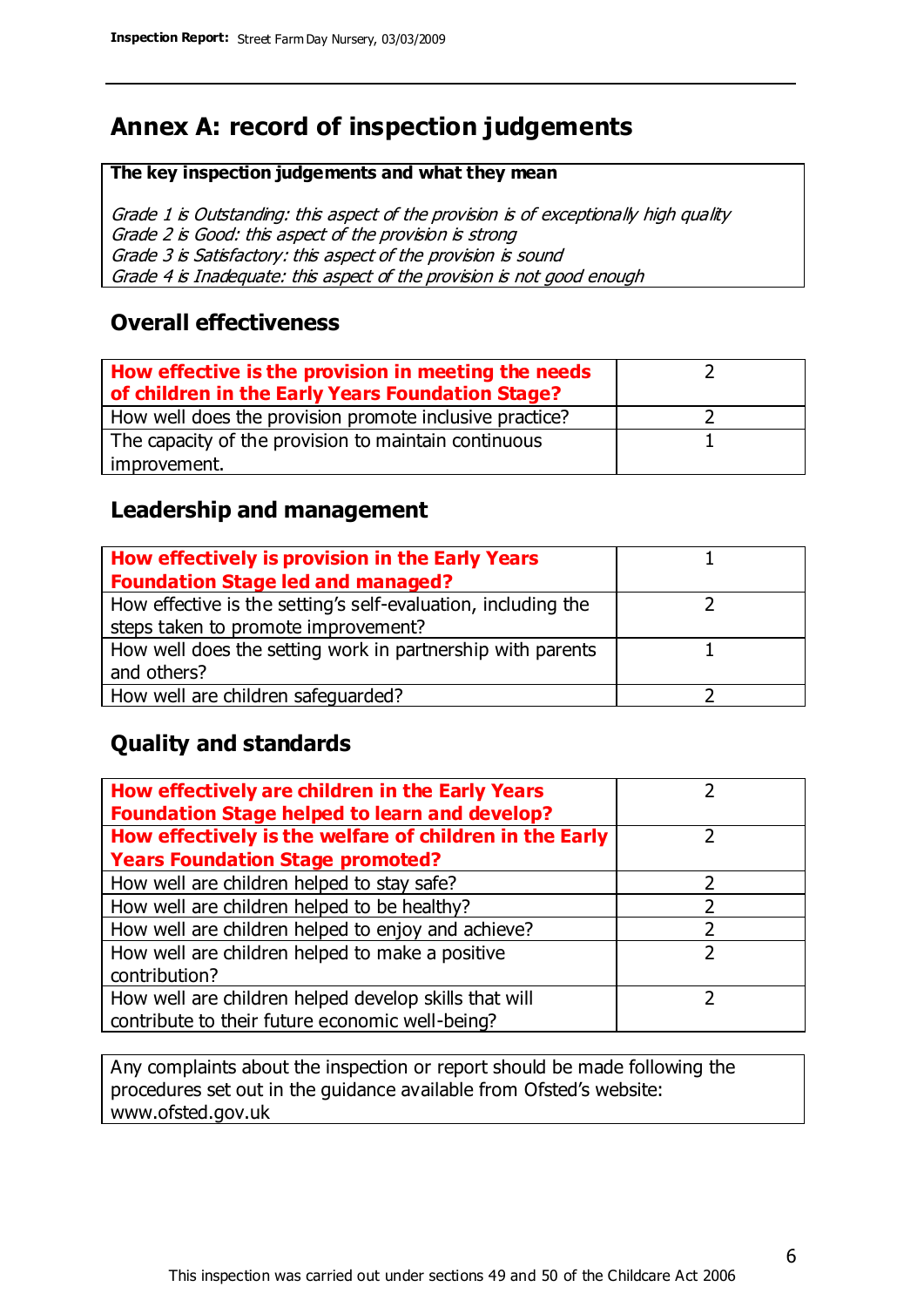# **Annex B: the Childcare Register**

| The provider confirms that the requirements of the<br>compulsory part of the Childcare Register are: | Met |
|------------------------------------------------------------------------------------------------------|-----|
| The provider confirms that the requirements of the<br>voluntary part of the Childcare Register are:  | Met |